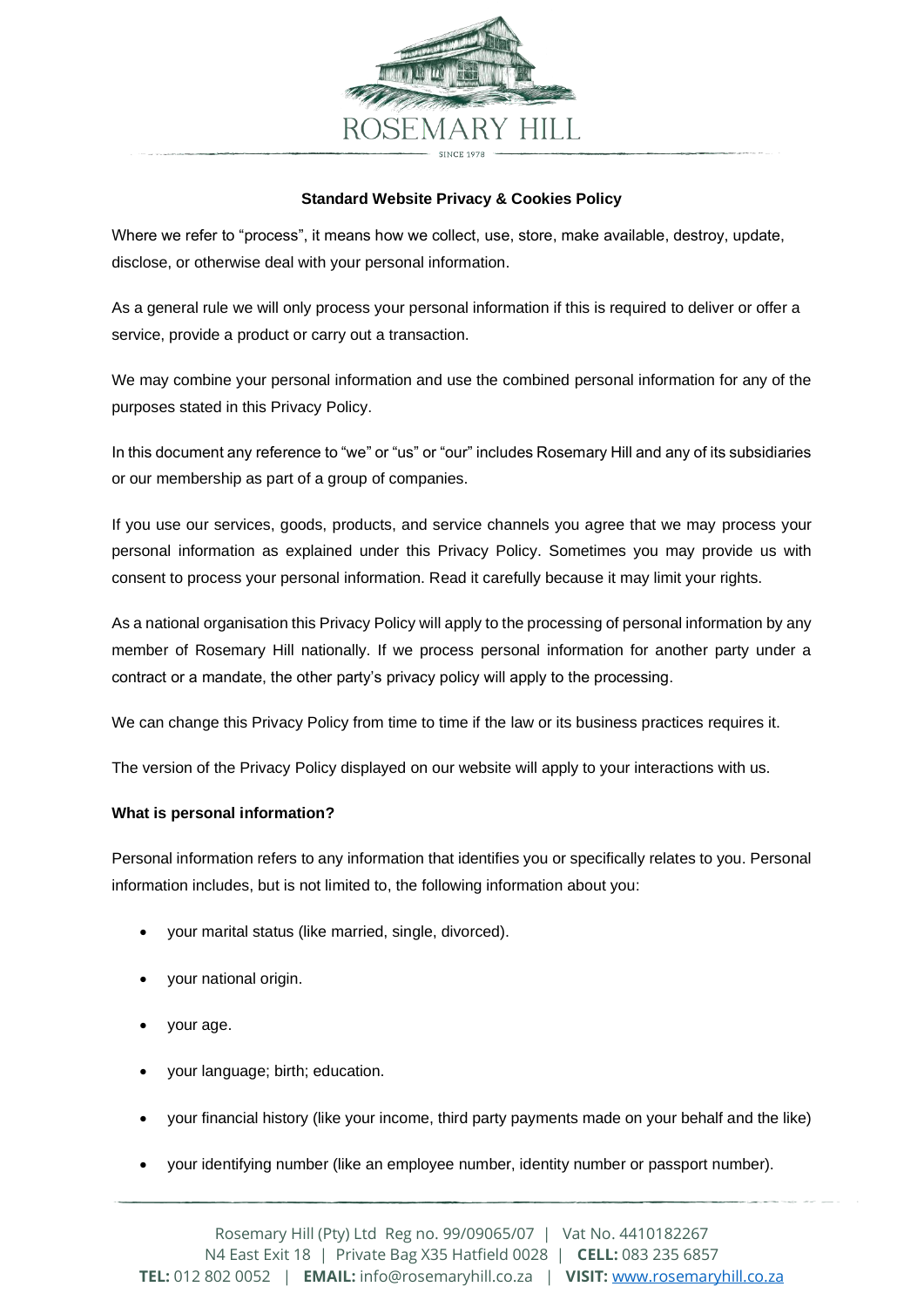- your e-mail address; physical address (like residential address, work address or your physical location); telephone number.
- your biometric information (like fingerprints, your signature or voice).
- your race; gender; sex; pregnancy; ethnic origin; social origin; colour; sexual orientation.
- your physical health; mental health; well-being; disability; religion; belief; conscience; culture.
- your medical history (like your HIV / AIDS status); criminal history; employment history.
- your personal views, preferences, and opinions.
- your confidential correspondence; and / or
- another's views or opinions about you and your name also constitute your personal information.
- Personal information includes special personal information, as explained below.

#### **When will we process your personal information?**

We will only process your personal information for lawful purposes relating to our business if the following applies:

- if you have consented thereto.
- if a person legally authorised by you, the law, or a court, has consented thereto.
- if it is necessary to conclude or perform under a contract, we have with you.
- if the law requires or permits it.
- if it is required to protect or pursue your, our or a third party's legitimate interest.

## **What is special personal information?**

Special personal information is personal information about the following:

- your race (like where a company submits reports to the Department of Labour where the statistical information must be recorded).
- your ethnic origin.
- your trade union membership.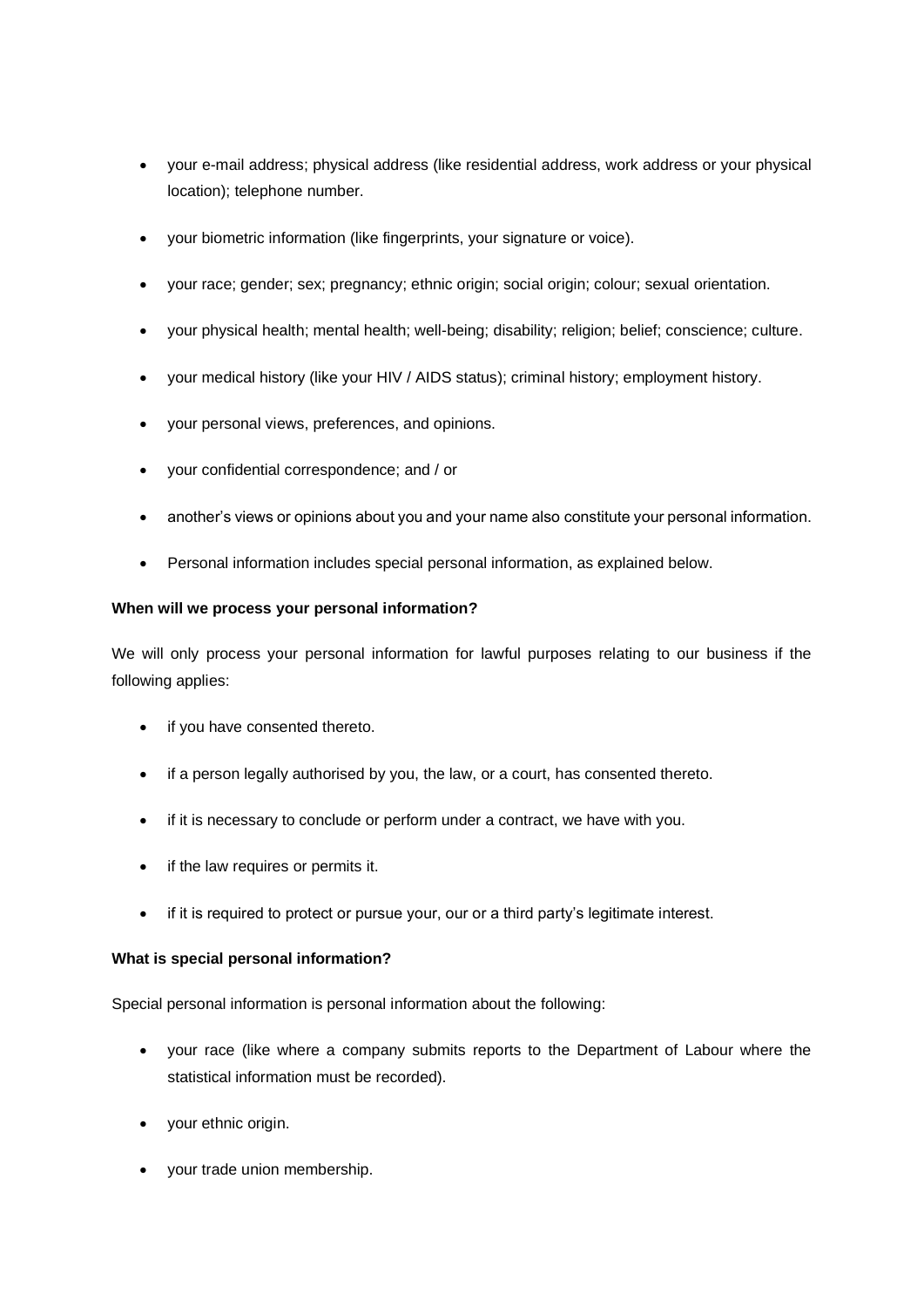- your health.
- your biometric information (like to verify your identity); and / or your criminal behaviour and alleged commission of an offence.

# **When will we process your special personal information?**

We may process your special personal information in the following circumstances:

- if you have consented to the processing.
- if the information is being used for any Human resource or payroll requirement.
- if the processing is needed to create, use, or protect a right or obligation in law.
- if the processing is for statistical or research purposes and all legal conditions are met.
- if the special personal information was made public by you.
- if the processing is required by law.
- if racial information is processed, and the processing is required to identify you; and / or if health information is processed, and the processing is to determine your insurance risk, or to comply with an insurance policy or to enforce an insurance right or obligation.

## **When and from where we obtain personal information about you**

- We collect personal information from the payroll or HR departments and other management of our clients when they capture financial and non-financial information.
- We collect personal information from 3rd parties that are directly integrated with our software platform.
- We collect information about you based on your use of our services, or service channels.
- We collect information about you based on how you engage or interact with us such as via our support desk, emails, letters, telephone calls and surveys.

If the law requires us to do so, we will ask for your consent before collecting personal information about you from third parties.

The third parties from whom we may collect your personal information include, but are not limited to, the following: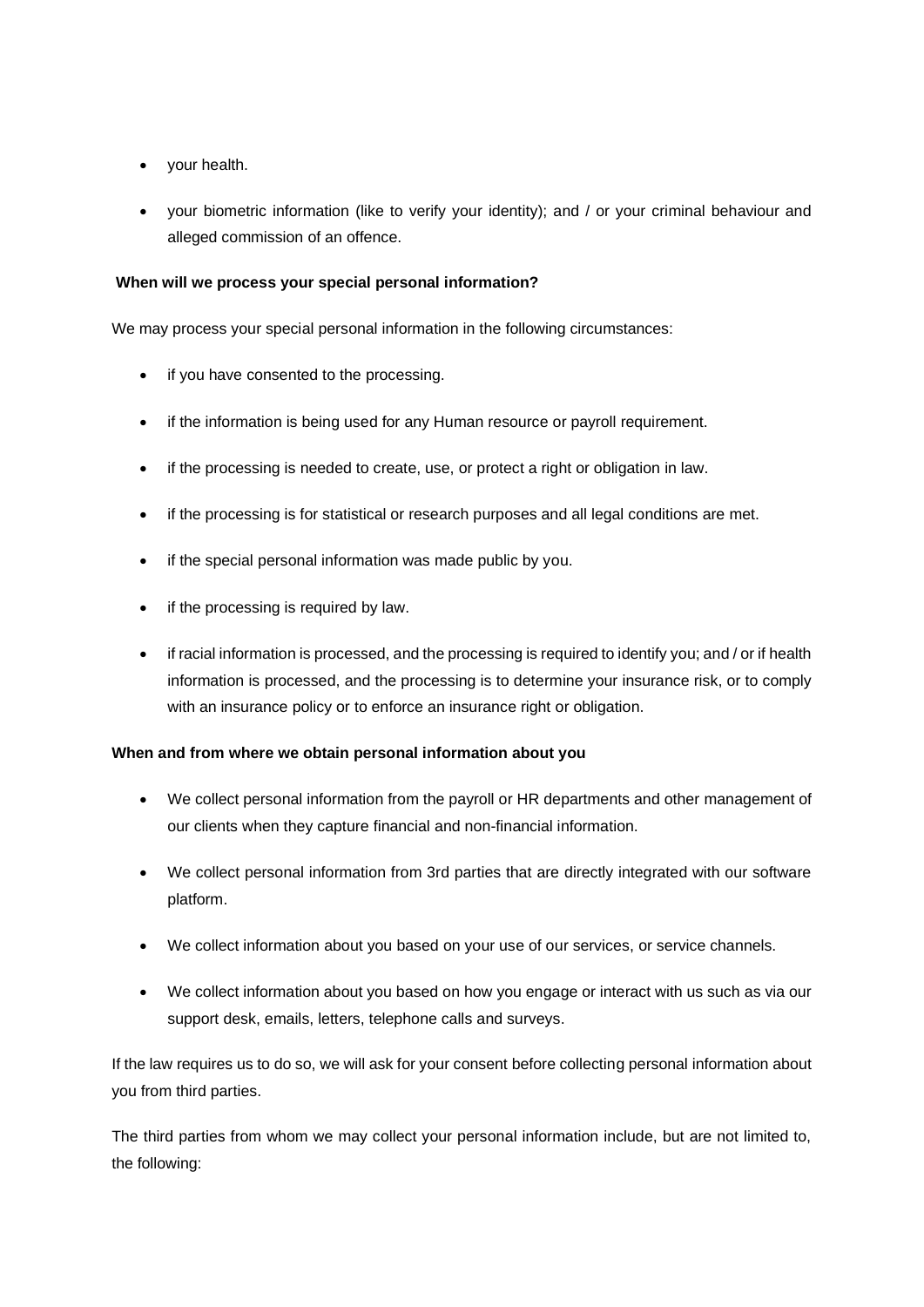- Partners of Rosemary Hill for any of the purposes identified in this Privacy Policy.
- your spouse, dependents, partners, employer, and other similar sources.
- people you have authorised to share your personal information.
- attorneys, tracing agents, debt collectors and other persons that assist with the enforcement of agreements.
- payment processing services providers, merchants, banks, and other persons that assist with the processing of your payment instructions, like EFT transaction partners.
- insurers, brokers, other financial institutions, or other organisations that assist with insurance and assurance underwriting, the providing of insurance and assurance policies and products, the assessment of insurance and assurance claims and other related purposes.
- law enforcement and fraud prevention agencies and other persons tasked with the prevention and prosecution of crime;
- regulatory authorities, industry ombudsman, governmental departments, local and international tax authorities.
- trustees, Executors or Curators appointed by a court of law.
- our service providers, agents and sub-contractors like couriers and other persons we use to offer and provide services to you.
- courts of law or tribunals.
- participating partners, whether retail or online, in our customer loyalty reward programmes.
- our joint venture partners; and / or

## **Reasons we need to process your personal information.**

- We will process your personal information for the following reasons:
	- $\circ$  to provide you with services.
	- o to respond to your enquiries and complaints.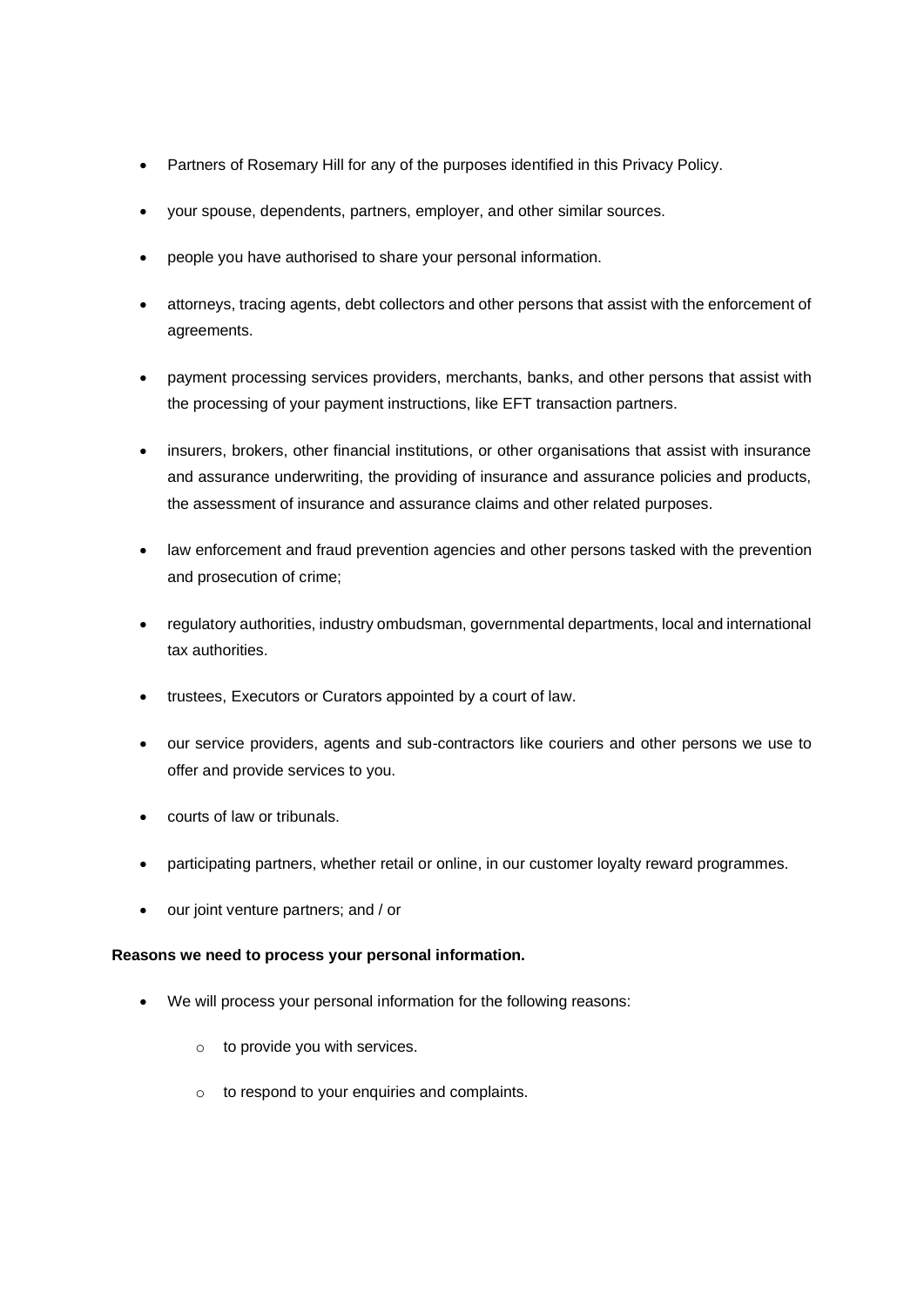- $\circ$  to comply with legislative, regulatory, risk and compliance reguirements (including directives, sanctions, and rules), voluntary and involuntary codes of conduct and industry agreements or to fulfil reporting requirements and information requests.
- o for historical, statistical and research purposes, like market segmentation.
- o to process payment instruments.
- o to create, manufacture and print payment issues (like a payslip)
- o to enable us to deliver goods, documents, or notices to you.
- $\circ$  for security, identity verification and to check the accuracy of your personal information.
- o to communicate with you and carry out your instructions and requests.
- o for any other related purposes.

## **When how and with whom we share your personal information**

In general, we will only share your personal information if any one or more of the following apply:

- if you have consented to this.
- if it is necessary to conclude or perform under a contract, we have with you;
- if the law requires it; and / or
- if it's necessary to protect or pursue your, our or a third party's legitimate interest.

## **Under what circumstances will we transfer your information to other countries?**

We will only transfer your personal information to third parties in another country in any one or more of the following circumstances:

- where your personal information will be adequately protected under the other country's laws or an agreement with the third-party recipient.
- where the transfer is necessary to enter into or perform under a contract with you, or a contract with a third party that is in your interest.
- where you have consented to the transfer; and / or
- where it is not reasonably practical to obtain your consent, the transfer is in your interest.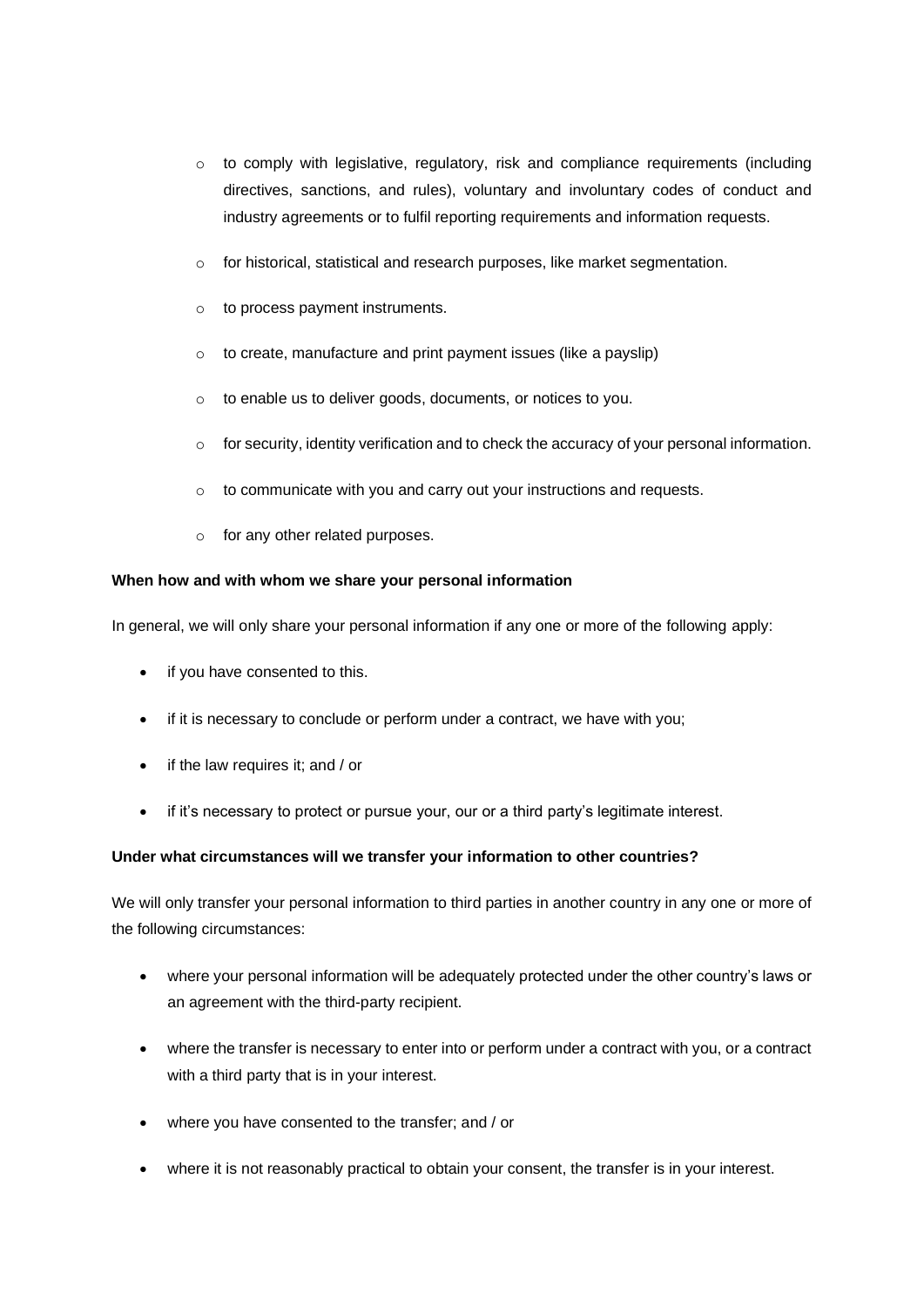This transfer will happen within the requirements and safeguards of the law. Where possible, the party processing your personal information in the other country will agree to apply the same level of protection as available by law in your country or if the other country's laws provide better protection the other country's laws would be agreed to and applied.

**TAKE NOTE:** We are part of a national organisation and thus, your personal information may be shared within all Rosemary Hill entities in the country.

# **Your duties and rights about the personal information we have about you.**

• You must provide proof of identity when enforcing the rights below.

You must inform us when your personal information changes.

Please refer to our Promotion of Access to Information Act 2 of 2000 Manual (PAIA Manual) for further information on how you can give effect to the rights listed below.

You have the right to request access to the personal information we have about you by contacting us. This includes requesting:

- confirmation that we hold your personal information.
- a copy or description of the record containing your personal information; and
- the identity or categories of third parties who have had access to your personal information.

We will attend to requests for access to personal information within a reasonable time. You may be required to pay a reasonable fee to receive copies or descriptions of records, or information about third parties. We will inform you of the fee before attending to your request.

Please note that the law may limit your right to access information.

You have the right to request us to correct or delete the personal information we have about you if it is inaccurate, irrelevant, excessive, out of date, incomplete, misleading, obtained unlawfully or we are no longer authorised to keep it. You must inform us of your request in writing. Please refer to our PAIA Manual for further information in this regard, it provides details on the process you should follow to give effect to this right. It may take up to 15 business days for the change to reflect on our systems. We may request documents from you to verify the change in personal information.

A specific agreement that you have entered into with us may determine how you must change your personal information provided at the time when you entered into the specific agreement. Please adhere to these requirements. If the law requires us to keep the personal information, it will not be deleted upon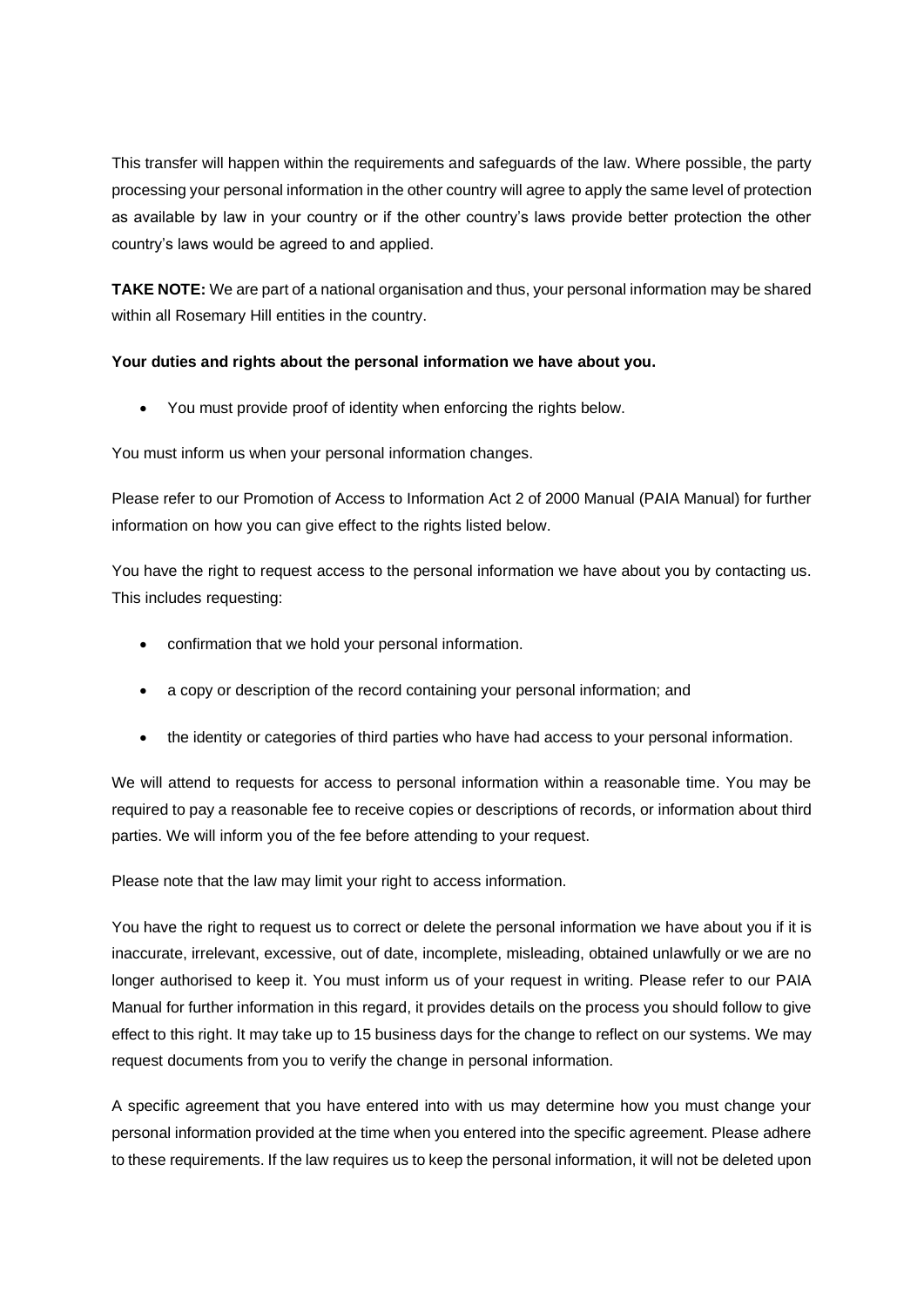your request. The deletion of certain personal information may lead to the termination of your business relationship with us.

You may object on reasonable grounds to the processing of your personal information.

We will not be able to give effect to your objection if the processing of your personal information was and is permitted by law; you have provided consent to the processing and our processing done according to your consent or the processing is necessary to conclude or perform under a contract with you.

Where you have provided your consent for the processing of your personal information, you may withdraw your consent. If you withdraw your consent, we will explain the consequences to you. We may proceed to process your personal information even if you have withdrawn your consent if the law permits or requires it. It may take up to 15 business days for the change to reflect on our systems, during this time we may still process your personal information. You must inform us of any objection in writing. Please refer to our PAIA Manual for further information in this regard, like the process you should follow to give effect to this right.

You have a right to file a complaint with us or any Regulator with jurisdiction about an alleged contravention of the protection of your personal information by us. We will address your complaint as far as possible.

## **How we secure your personal information**

- We will take appropriate and reasonable technical and organisational steps to protect your personal information according to industry best practices. Our security measures (including physical, technological, and procedural safeguards) will be appropriate and reasonable. This includes the following:
- keeping our systems secure (like monitoring access and usage);
- storing our records securely.
- controlling the access to our buildings, systems and/or records; and
- safely destroying or deleting records.
- Ensure compliance with international ISO security standards.
- You can also protect your personal information. Please visit the website of the relevant business you have established a business relationship with for more information.